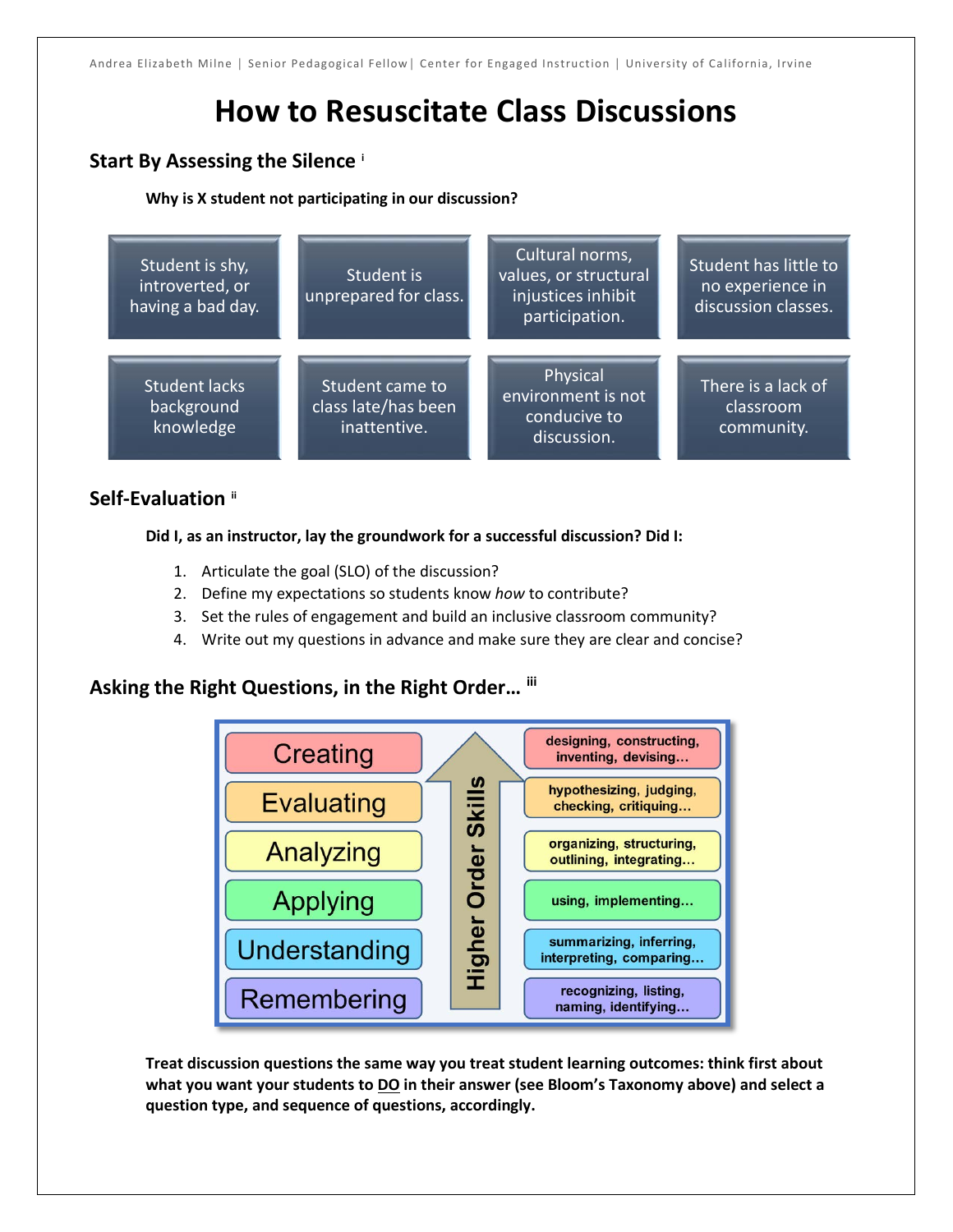# **QUESTION STYLES**

- **Summary: "**What was the main argument of the journal article we read for homework?"
- **Descriptive:** "How do you calculate earthquake magnitude?"
- **Cause-and-Effect:** "How did the American Civil War impact the global economy?"
- **Exploratory:** "How might controlling for X change the outcome of this experiment?"
- **Relational:** "Do students in small classes perform better on assignments than students in large classes?"
- **Probing:** "Can you tell me more about that?" "What assumptions are you making here?"

## **ACTIVE LEARNING TECHNIQUES [iv](#page-2-3)**

- **1. Small-groups**
	- **a. "Listening Teams"**  Students divide into groups of 4, each person has a role. "Example Giver" gives examples/applications of key concepts. "Questioner" comes up with 2 clarifying questions about the material. "Devil's Advocate" identifies areas of disagreement with the content and explains why. "Team Player" identifies areas of agreement with content and explains why. Students listen to lecture, then have 5-10 minutes in groups to prepare responses based on their roles.
	- **b. "Think-Pair-Share"** Students think to themselves on a topic provided by the teacher; they pair up with another student (or students if a larger class) to discuss it; they then share their thoughts with the class.
	- **c. "Co-op"** Students work in groups to produce a particular group product to share with the whole class; each student makes a particular contribution to the group.
	- **d. "Jigsaw"** Students break into groups, each group works on a particular topic or aspect of a larger topic. Then, groups are rearranged so that each new group contains one "expert" on each topic. Each member presents his/her "expert topic" to the group.

## **2. Individual activities**

- **a. "Minute papers"** Instructor poses a thought question, students write a brief response, selected students share responses.
- **b. "Test questions"** Students individually come up with test questions. Instructor can compile questions into a practice quiz or point out examples of good questions.
- **c. "Note-comparisons"** Instructor pauses lecture periodically for students to share notes with their neighbors and fill in anything they missed.
- **d. "Response Cards"** Every 10-15 minutes, instructor pauses lecture to ask a content question. Students respond by raising cards that have the answer choices written on them. A good way to check for understanding before moving to a new concept.
- **3. Games** (great for review sessions!)
	- **a. "Game-Show"**  Substitute course material for the trivia in game show formats. You can write the questions or the students can. Real prizes like candy are an incentive and an energy provider. Examples include: Jeopardy, Catch Phrase/Taboo, Family Feud, etc.
	- **b. "Team Quiz"** Students divide into a few groups. Group A creates a quiz, then other groups have to answer quiz questions, if one group gets a wrong answer, other groups have a chance to respond. Then Group B comes up with quiz and so on.